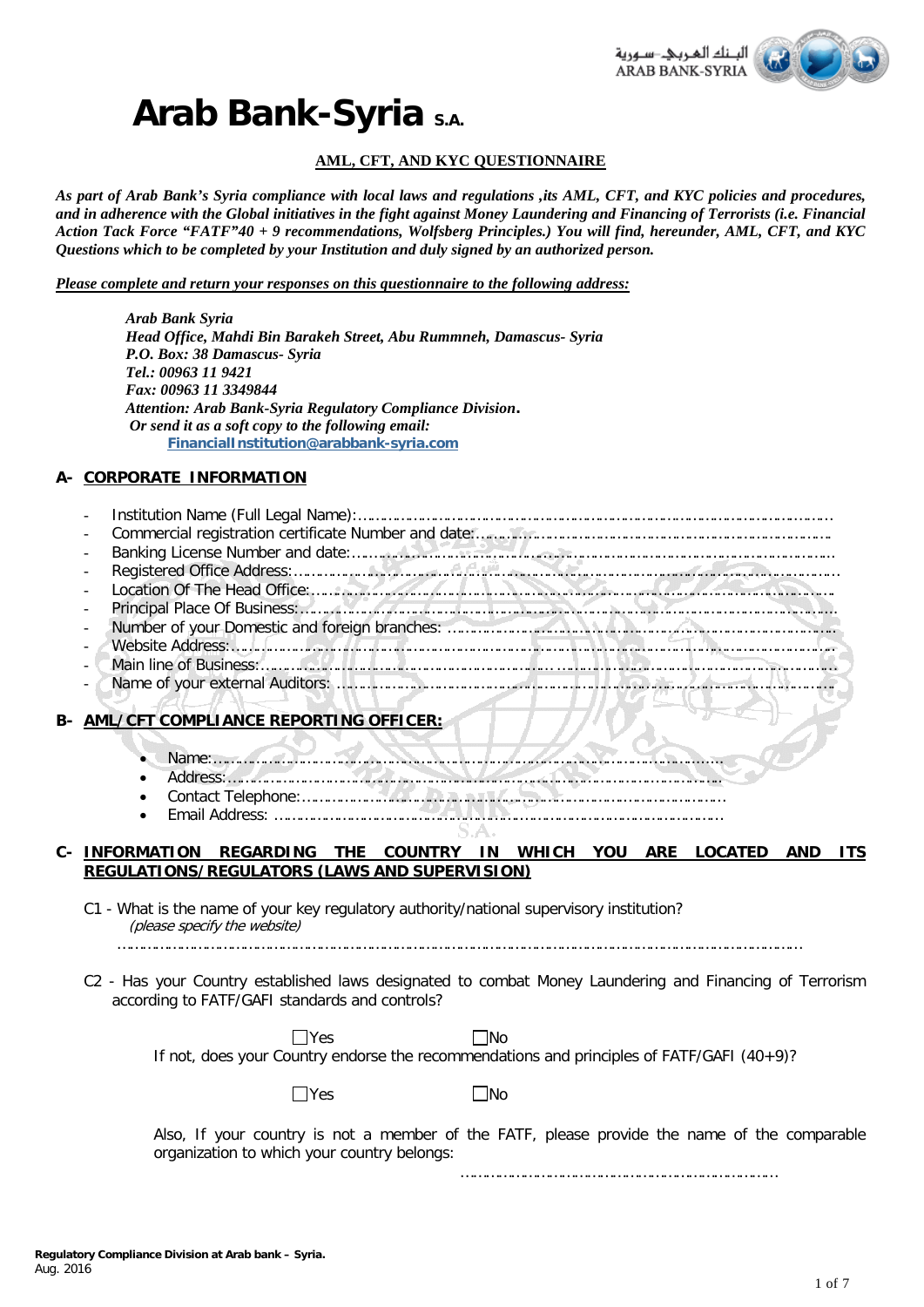

C3 - Does your Country's regulatory body require all Financial Institutions to have AML, CFT, and KYC procedures?

| $\Box$ Yes | $\square$ No |
|------------|--------------|
|------------|--------------|

C4 - Do these laws and regulations require your Institution to comply with internationally accepted AML ,CFT ,and KYC standards?

 $\neg$  Yes  $\neg$  No

C5 - Does your Financial Institution apply your Home Country laws and/or regulations designed to deter and detect Money Laundering and Financing of Terrorists to foreign branches and subsidiaries?

 $\Box$ Yes  $\Box$ No

- 
- C6 In case of conflict between your Home Country AML/CFT laws and/or regulations and the local laws and/or regulations in the foreign jurisdiction where you have branches or subsidiaries; do you apply the highest standard?

 $\Box$ Yes  $\Box$ No

- C7 Is the country in which your Financial Institution operates is identified by FATF as being 'non-co-operative' in the fight against Money Laundering and Financing of Terrorists?
- $\Box$ Yes  $\Box$ Yes  $\Box$ Yes  $\Box$ C8 - Does your regulator provide/publish any guidance and/or lists of individuals or entities known or suspected of Money Laundering or Financing of Terrorists?
- C9 What is the name of the Financial Intelligence Unit (FIU) at your country, and the website?

 $\Box$ Yes  $\Box$ 

**: D- MEASURES WITHIN THE INSTITUTION FOR AML AND CFT**

-CS

D1 - Does your Institution have a written policy for reporting suspicious activities and transactions to the appropriate authorities?

……………………………………………………………………………………………………………………………………………………………

| 」Yes | $\Box$ No $\Box$ |
|------|------------------|
|      |                  |
|      |                  |
|      |                  |

If yes, how often are the written policy and procedures reviewed? …………………………….…

D2 - Does your Institution provide periodic AML/CFT training to its staff?

 $\Box$ Yes  $\Box$ No

If yes, how often?…………………………………………………………………………

D3 - Are there adequate measures taken by your Institution to ensure that no financial services are provided to the listed terrorists and/or sanctioned names notified by appropriate parties/authorities.

| $\Box$ No<br>$\Box$ Yes |  |  |  |  |  |  |  |
|-------------------------|--|--|--|--|--|--|--|
|-------------------------|--|--|--|--|--|--|--|

D4 - Has the Institution been subjected to a Money Laundering or Financing of Terrorists investigation in the last five years?

| $\Box$ Yes |  | $\Box$ No |
|------------|--|-----------|
|------------|--|-----------|

If yes, please provide details on a separate sheet.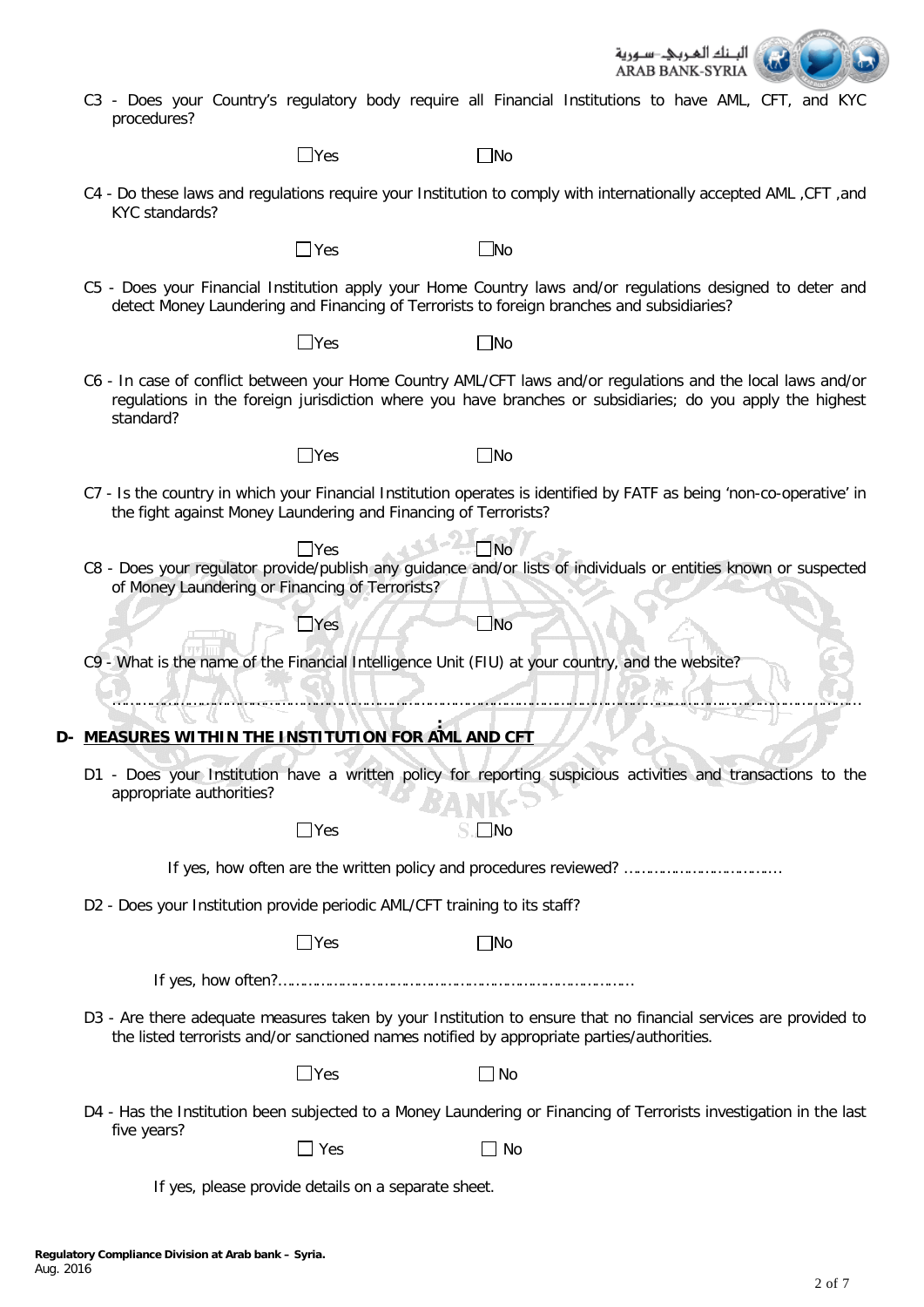

D5 - Does your Institution ensure that your policies, procedures, and controls are communicated and enforced effectively in your network of domestic and international offices?

 $\square$ No

D6 - When you are providing banking services to other credit/financial institutions, do you have procedures to ensure that they have robust AML/CFT procedures in place?

 $\Box$ Yes  $\Box$ No

D7 - Does your Institution have an established audit and compliance review function to test the adequacy of AML and CFT procedures and policies?

 $\Box$ Yes  $\Box$ 

# **E- CUSTOMER DUE DILIGENCE**

| E1 - Does your Institution provide financial services to:<br>Walk-in customers<br>a)       |            | $\neg$ Yes     | $\Box$ No                                                                                                       |
|--------------------------------------------------------------------------------------------|------------|----------------|-----------------------------------------------------------------------------------------------------------------|
| Politically exposed persons<br>b)                                                          |            | $\Box$ Yes     | $\Box$ No                                                                                                       |
| Payable through accounts<br>C)                                                             |            | $\exists$ Yes  | $\overline{\text{No}}$                                                                                          |
| <b>Nested Accounts</b><br>(d)                                                              |            | Yes            | $\Box$ No                                                                                                       |
|                                                                                            |            |                | If yes, does your Institution apply an enhanced due diligence on such accounts?                                 |
|                                                                                            | $\Box$ Yes | $\Box$ No      |                                                                                                                 |
| $etc.$ )?                                                                                  |            |                | E2 - Does your AML/CFT/KYC procedures comply with the international standards (i.e. Basel Committee, FATF       |
|                                                                                            | $\Box$ Yes | ]∣ No          |                                                                                                                 |
| regulatory authority?                                                                      |            |                | E3 - Does your Institution keep/maintain all the relevant personal details of your customers required by your   |
| E4 - Does your AML/CFT/KYC procedures require to update and review customer information. ? | Yes        | No             |                                                                                                                 |
|                                                                                            | $\Box$ Yes | No             |                                                                                                                 |
|                                                                                            |            |                |                                                                                                                 |
| files, business correspondence and records for a specific period of time?                  |            |                | E5 - Does your AML/CFT/KYC procedures require to keep customer identification documents, account activity       |
|                                                                                            | $\Box$ Yes | $\mathsf{JNo}$ |                                                                                                                 |
|                                                                                            |            |                |                                                                                                                 |
| information?                                                                               |            |                | E6 - Does your Institution verify customer's identity using reliable, independent source of documents, data, or |

 $\Box$  Yes  $\Box$  No

<sup>\*</sup> An account, including a transaction account, opened at a Correspondent Financial Institution by another Financial Institution by means of which the last Financial Institution permits its customers to engage, either direc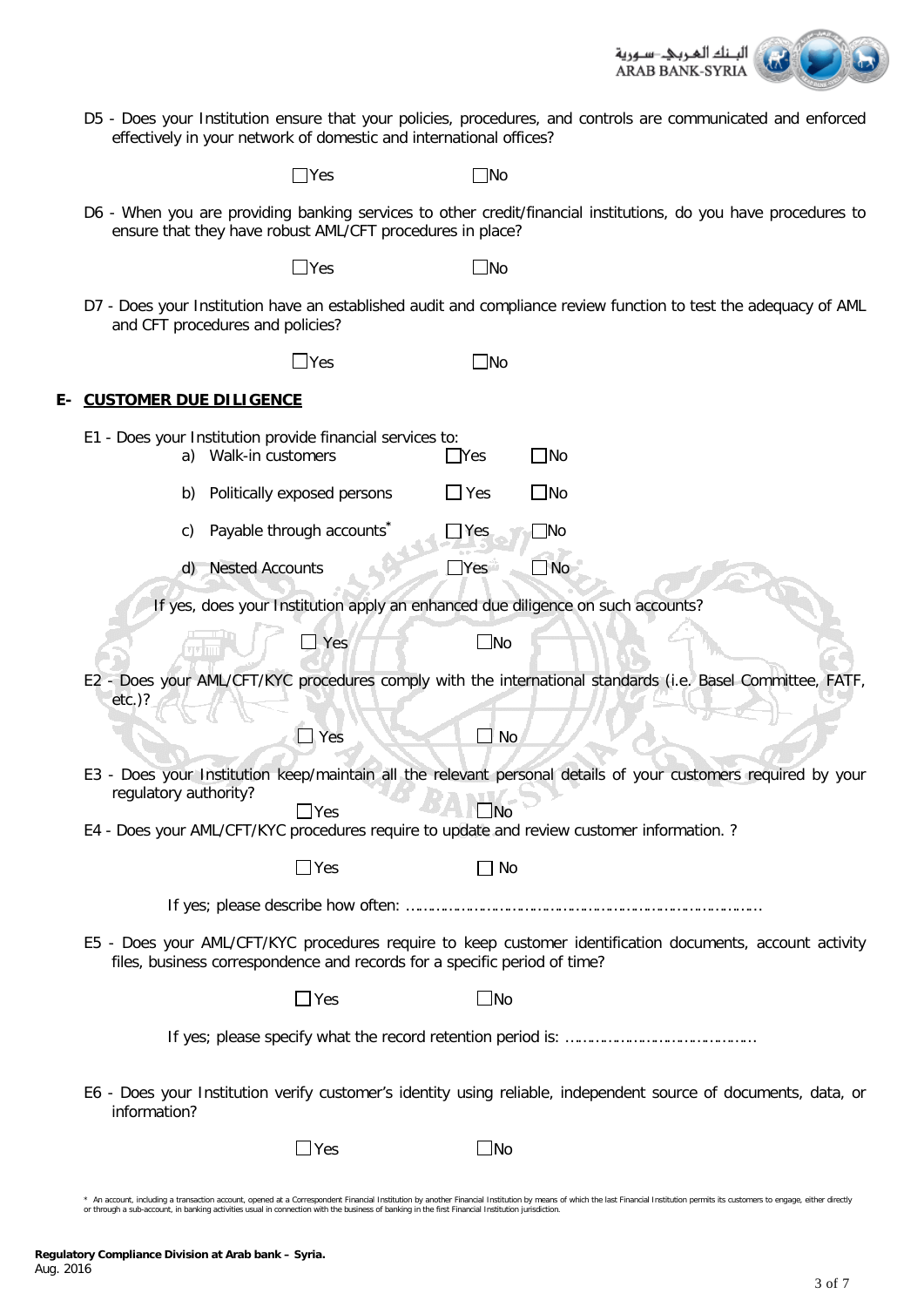

E7 - Does your Institution keep any anonymous numbered accounts?

 $\Box$ Yes  $\Box$ No

E8 - Do your procedures arrangements include procedures to identify new customers and confirm legitimacy of their business?

 $\Box$ Yes  $\Box$  No

E9 - Do your AML/CFT/KYC policies and procedures require that an enhanced due diligence be conducted regarding certain customers that may present a heightened level of Money Laundering and/or Terrorists Financing risks to your Institution.

 $\Box$ Yes  $\Box$ No

### **F- CORRESPONDENT BANKING INFORMATION**

F1 - Does your Institution maintain any correspondent banking relationship with any shell bank**\*\***?

| Yes<br><b>INo</b>                                                                                                            |
|------------------------------------------------------------------------------------------------------------------------------|
| If yes, please list the institutions' names on a separate sheet.                                                             |
| F2 - Does your Institution have a physical presence <sup>***</sup> at the address from which it is operating?                |
| $\sqcup$ Yes<br>$\Box$ No                                                                                                    |
| Does your Institution verify identity of any third party entities that will use the correspondent banking<br>F3<br>services? |
| $\Box$ Yes<br>_No                                                                                                            |
| F4 - Has your institution provided a US Patriot Act Certification to Financial Institutions in the USA.                      |
| ∃No<br>Yes                                                                                                                   |
| G-\OWNERSHIP STRUCTURE                                                                                                       |
| G1\ls your Institution publicly held or privately owned?                                                                     |
| Publicly held<br>Privately owned                                                                                             |

G2 - List the owners in the below table which are more than 5% of the shares or votes, and state how many shares, also in percent.

| <b>Major shareholders</b> |                      |   |  |  |
|---------------------------|----------------------|---|--|--|
| <b>Name</b>               | <b>NO. Of Shares</b> | % |  |  |
|                           |                      |   |  |  |
|                           |                      |   |  |  |
|                           |                      |   |  |  |
|                           |                      |   |  |  |

If the ownership or control is exercised via legal entities, company or groups, please state more information about it in the below table:

| Company/ groups name | <b>Registration/ License No.</b> | Address (incl. country) | <b>Other information</b> |
|----------------------|----------------------------------|-------------------------|--------------------------|
|                      |                                  |                         |                          |
|                      |                                  |                         |                          |
|                      |                                  |                         |                          |
|                      |                                  |                         |                          |

\*\* Bank without a physical presence and not affiliated to a regulated bank that does not maintain a physical presence.<br>\*\*\* Physical presence means that your Institution maintains a physical place of business, diner than an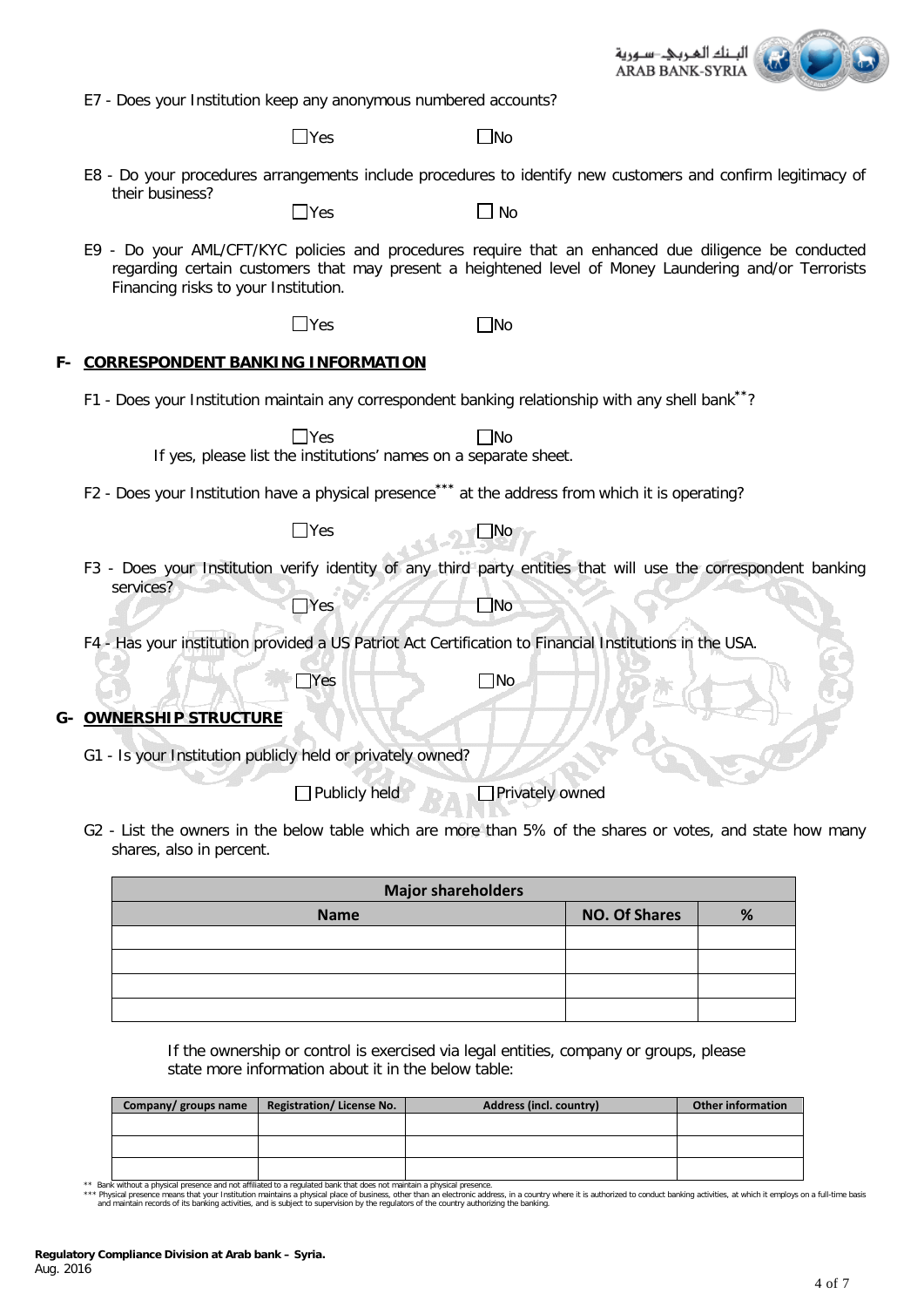

G3 - Is your Institution listed on any Stock Exchange?

 $\Box$ Yes  $\Box$ No

If yes; please provide the name of the Stock Exchange and the symbol: …………………………………

If no, please attach a list of the beneficial owners of the bank (including their nominees, if their shares are held by nominees).

G4 - Please confirm that your Institution has performed an appropriate level of Due Diligence with regard to your principal owners.

| ۰.<br>M. |  |
|----------|--|
|          |  |

| $\Box$ Yes | $\Box$ No |
|------------|-----------|
|------------|-----------|

G5 - Please confirm whether any of the principal owners**\*\*\*\*** of your Institution is considered as Politically Exposed Person**\*\*\*\*\***  $\Box$  Yes  $\Box$  No

G6 - Please provide us with the names of Board of directors:

|             | <b>Names of the Board of Directors</b> |  |
|-------------|----------------------------------------|--|
| <b>Name</b> | <b>Title</b>                           |  |
|             |                                        |  |
|             |                                        |  |
|             |                                        |  |
|             |                                        |  |
|             |                                        |  |
|             |                                        |  |
|             |                                        |  |
|             |                                        |  |
|             |                                        |  |
|             |                                        |  |
|             |                                        |  |
|             |                                        |  |
|             |                                        |  |

G7 - Please provide us with the names of your top managements:

| <b>Top Management</b> |       |  |
|-----------------------|-------|--|
| <b>Name</b>           | title |  |
|                       |       |  |
|                       |       |  |
|                       |       |  |
|                       |       |  |
|                       |       |  |
|                       |       |  |

<sup>\*\*\*</sup> Person or entity who owns, controls or has power to vote for 5 percent or more of any class of voting securities or other voting interests, or of the 10 largest shareholders if no owner has greater than 10 percent.<br>\*\*\*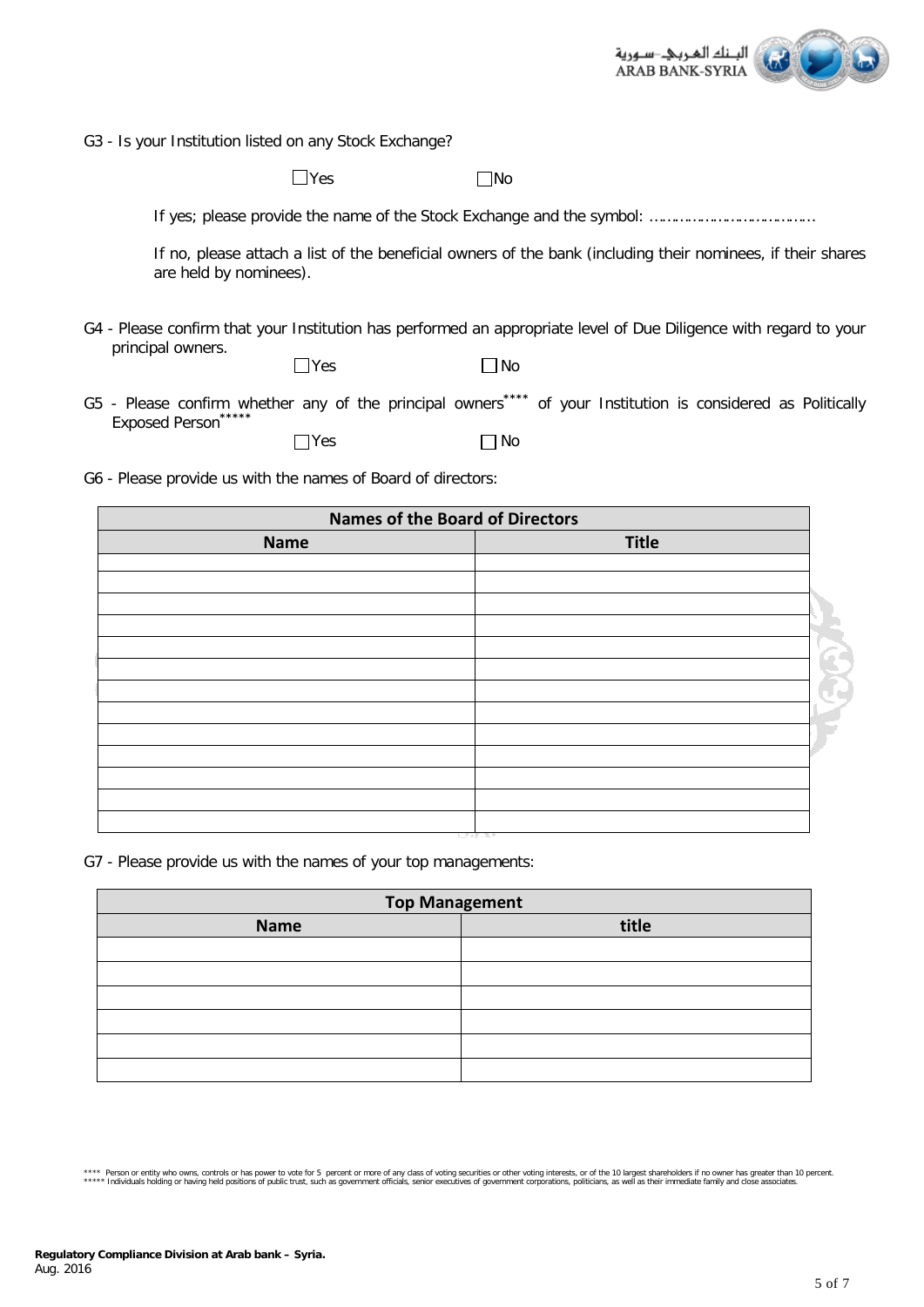

G8- Are any of the Directors or Senior Executives a PEP?

 $\Box$ Yes  $\Box$ No

If yes; please state name and position held: …………………………………………………………………………

#### **H- GENERAL BUSINESS INFORMATION**

H1 - Which of the following constitute your customer base (Please mark all that apply)?

|    | Retail Customers - domestic,<br>Retail Customers - international<br>Corporate Customers – domestic, □ Corporate Customers – international,<br>Financial Institutions – domestic, $\square$<br>Financial Institutions - international  |
|----|---------------------------------------------------------------------------------------------------------------------------------------------------------------------------------------------------------------------------------------|
|    | H2 - Please indicate which region(s) your bank customers are located in (Please mark all that apply):<br>Asia (including Oceania),<br>Europe<br>Middle East,<br>Africa<br>North America,<br>Latin America (including the Caribbean),  |
| ı- | <b>SANCTIONS</b><br>. 4.21.60                                                                                                                                                                                                         |
|    | 11 - Does your Institution check existing and prospective customers and monitor all transactions<br>against the UN, US or EU sanctions and/or other applicable official lists of suspected terrorists and<br>terrorist organizations? |
|    | $\mathsf{Yes}$<br>$\Box$ No                                                                                                                                                                                                           |
|    | 12 - Does your Institution provide directly or indirectly services for customers under UN, US or EU<br>sanctions?                                                                                                                     |
|    | $\Box$ Yes<br>$\Box$ No                                                                                                                                                                                                               |
|    | If yes, please specify?                                                                                                                                                                                                               |
|    | <b>RISK ASSESSMENT</b>                                                                                                                                                                                                                |
|    | J1 - Does your institution have a risk-based assessment of its customer base and their transactions?                                                                                                                                  |
|    | $\Box$ Yes<br>$\Box$ No                                                                                                                                                                                                               |
|    | If yes, please describe your institution's risk assessment process?                                                                                                                                                                   |
|    |                                                                                                                                                                                                                                       |
|    |                                                                                                                                                                                                                                       |
|    |                                                                                                                                                                                                                                       |

J2 - Does your institution determine the appropriate level of enhanced due diligence necessary for those categories of customers and transactions that the FI has reason to believe pose a heightened risk of illicit activities at or through the FI?

 $\Box$ Yes  $\Box$ No